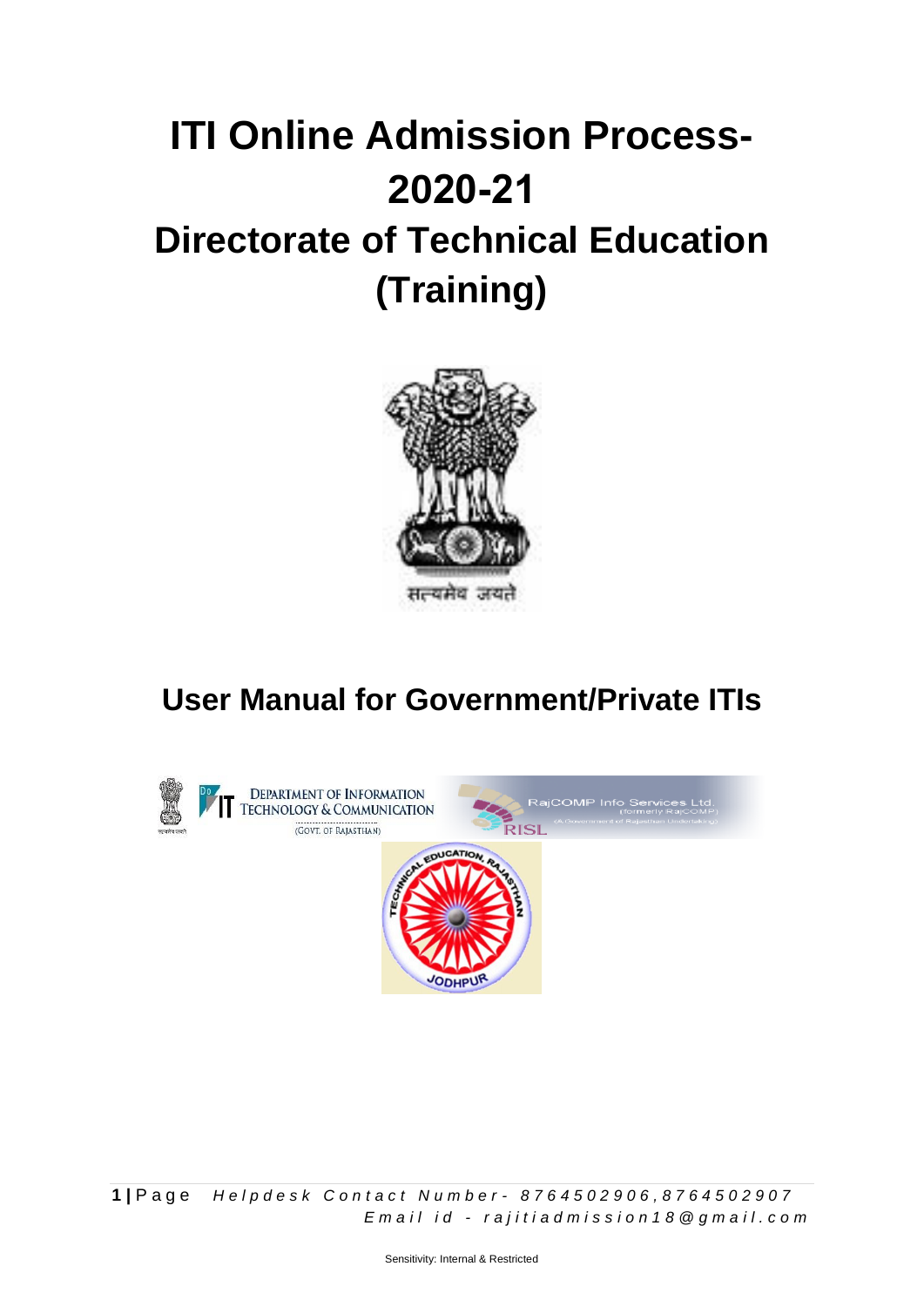| 震                     | <b>A</b> Applications        | ₹ Bill Payments                                             |                                                     |                     |                               |                                                                                                                                                                                                                                                                                                                                                                         |                                    | Quick Search           |                  | Q SIMPLE VIEW O                                                  |
|-----------------------|------------------------------|-------------------------------------------------------------|-----------------------------------------------------|---------------------|-------------------------------|-------------------------------------------------------------------------------------------------------------------------------------------------------------------------------------------------------------------------------------------------------------------------------------------------------------------------------------------------------------------------|------------------------------------|------------------------|------------------|------------------------------------------------------------------|
| $\bullet$<br>$\Delta$ |                              |                                                             | 8B<br>भा़माशाह<br>योजना<br>hills subscribed advance | JB<br><b>BRSY</b>   | Ø                             |                                                                                                                                                                                                                                                                                                                                                                         |                                    | $\sim$                 |                  |                                                                  |
| ₹                     | APPLICATION<br>STATUS        | <b>ARTISAN REG.</b>                                         | <b>BHAMASHAH</b>                                    | <b>BRSY</b>         | <b>CFC</b>                    | <b>CMRF</b>                                                                                                                                                                                                                                                                                                                                                             | <b>DCEAPP</b>                      | <b>DMRD</b>            | EBAZAAR          | <b>E-MITRA NEW</b>                                               |
| $l$<br>$\bullet$      | $\Theta$                     |                                                             |                                                     | C                   | $\mathbf{1}$<br><b>HTE</b>    | <b>SER</b><br>latin.<br>$\frac{\sum_{i=1}^{n} \sum_{j=1}^{n} \sum_{j=1}^{n} \sum_{j=1}^{n} \sum_{j=1}^{n} \sum_{j=1}^{n} \sum_{j=1}^{n} \sum_{j=1}^{n} \sum_{j=1}^{n} \sum_{j=1}^{n} \sum_{j=1}^{n} \sum_{j=1}^{n} \sum_{j=1}^{n} \sum_{j=1}^{n} \sum_{j=1}^{n} \sum_{j=1}^{n} \sum_{j=1}^{n} \sum_{j=1}^{n} \sum_{j=1}^{n} \sum_{j=1}^{n} \sum_{j=1}^{n} \sum_{j=1}^{$ | Ш<br>Incustrial Training Institute |                        |                  | <b>MADARSA</b>                                                   |
| $\epsilon$            | <b>EMPLOYMENT</b>            | <b>FMDSS DEV.</b>                                           | <b>FMDSS PRE PROD</b>                               | <b>HSMS TAD</b>     | <b>HTE</b>                    | <b>IT PORTAL</b>                                                                                                                                                                                                                                                                                                                                                        | <b>ITI APP</b>                     | <b>LAND CONVERSION</b> | <b>LDMS</b>      | <b>MADARSA</b>                                                   |
|                       | जन सुबन्नामन<br>जन सुबन्नामन | 鱼<br>川三川三<br><b>BOO MALLAND ANNUAL</b><br>for of or east my |                                                     | Bioscope            | Ø<br>Raj eSign<br>राज है-साइन | <u>uuu</u><br>$\rightarrow$                                                                                                                                                                                                                                                                                                                                             | ģ <br>भुक<br>जण्णी<br>सिजस्था      |                        | rajdharaa        | <b>ARCHITECT</b>                                                 |
|                       | <b>MJSA</b>                  | <b>MSME</b>                                                 | PANCHAYAT                                           | <b>RAJ BIOSCOPE</b> | <b>RAJ E-SIGN</b>             | RAJ EVAULT                                                                                                                                                                                                                                                                                                                                                              | RAJ MANDI                          | <b>RAJ SAMPARK</b>     | <b>RAJDHARAA</b> | RAJSEWA DWAAR                                                    |
|                       | <b>MA</b>                    | <b>RIICO</b>                                                |                                                     |                     |                               | <b>RSPCB</b><br>$\overline{\phantom{a}}$                                                                                                                                                                                                                                                                                                                                | Į                                  | $\frac{1}{2}$<br>۰.    | 毒                | INGLE WINDOW<br>CLEARANCE<br>SYSTEM.<br><sup></sup> . 1<br>H.A.H |

h) Next screen -> Sign UP Screen-> Sign-up as 'ITI'. Click on 'Register'



i) One Time Authentication- ITI user will enter the username and password provided by the DTE- Training and click on "Validate" button.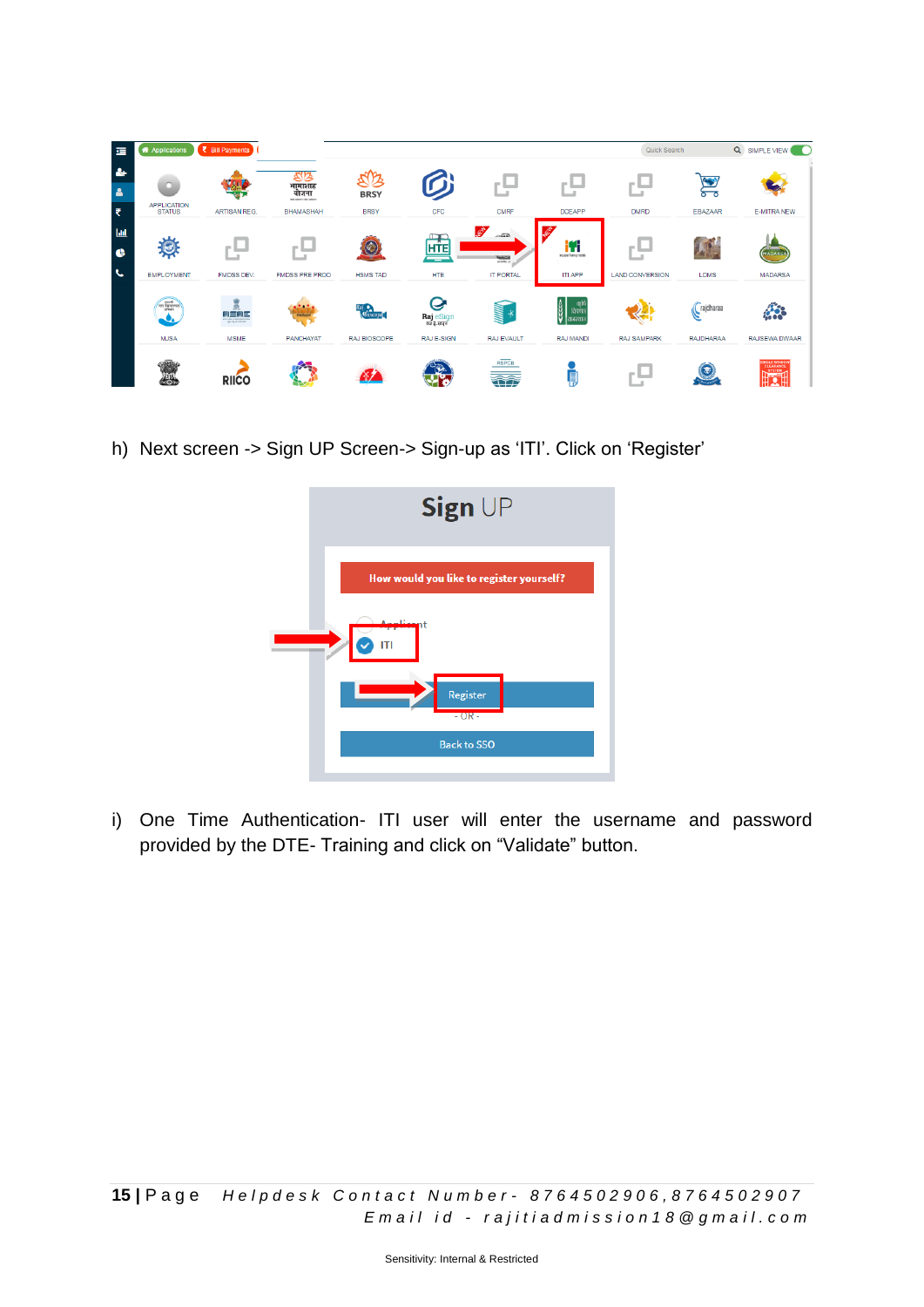| <b>Authentication</b>                                                               |  |
|-------------------------------------------------------------------------------------|--|
| This Is One Time Authentication. Please enter<br>your login details given by Admin! |  |
| Username                                                                            |  |
| Password                                                                            |  |
| Validate                                                                            |  |
| $-OR -$                                                                             |  |
| <b>Back to SSO</b>                                                                  |  |
|                                                                                     |  |

j) After Validating the user name and password, the ITI user will enter into its account and system populates the "Add Lok Sabha and Vidhansabha" page to the user. ITI user mandatory update the details and click on Submit button.

k) System displays the trade fee update page to the user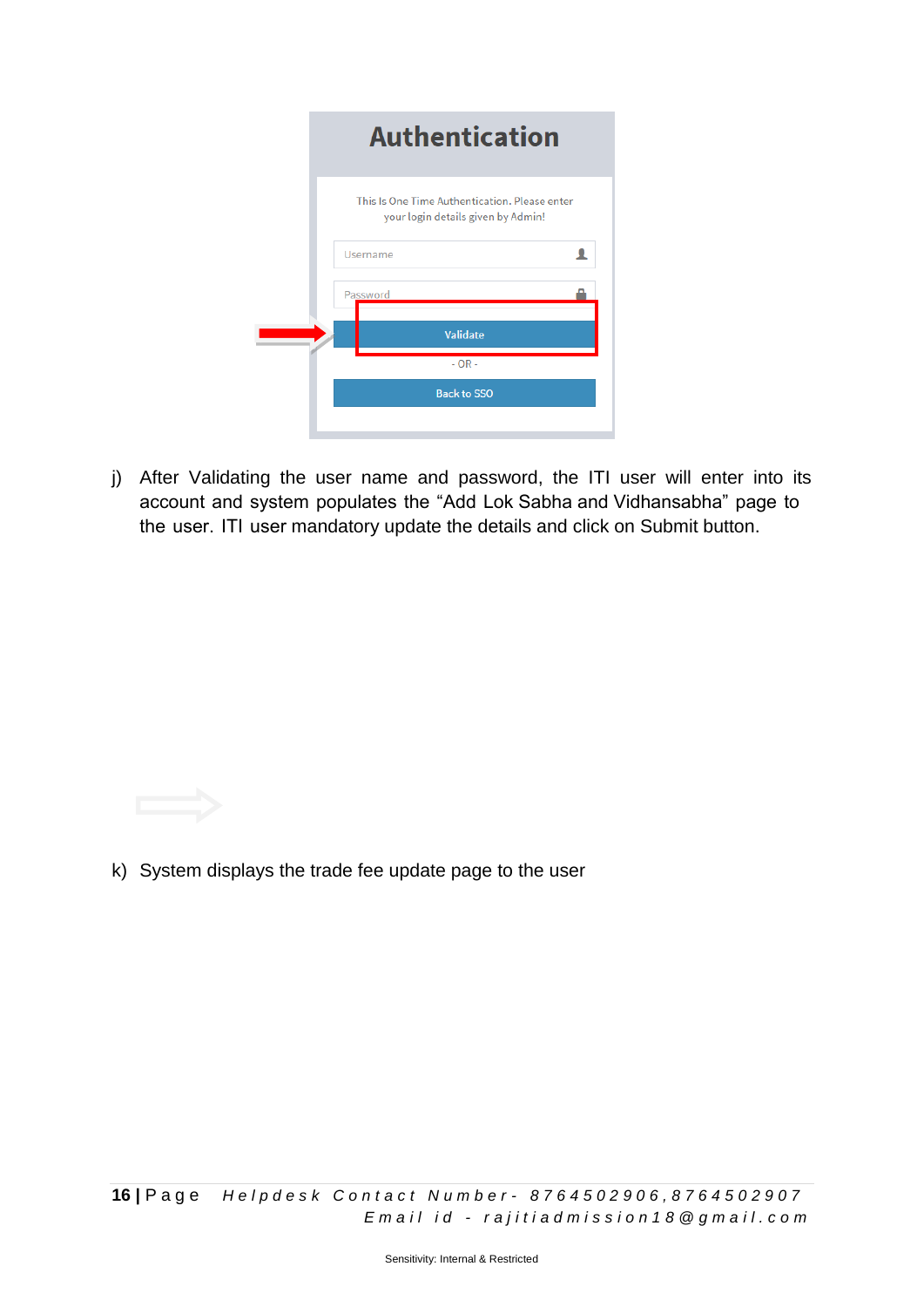|                        | $\equiv$     |                                              | Department of Skill, Employment & Entrepreneurship<br>Directorate Of Technical Education, Rajasthan<br>W-6 Residency Road, Jodhpur -342011 |                                                                        |          | <b>GOVT. ITI, CHURU -</b> |  |  |  |  |  |  |  |
|------------------------|--------------|----------------------------------------------|--------------------------------------------------------------------------------------------------------------------------------------------|------------------------------------------------------------------------|----------|---------------------------|--|--|--|--|--|--|--|
| <b>COLLEGE USER</b>    |              | CollegesTrades<br>Dashboard > CollegesTrades |                                                                                                                                            |                                                                        |          |                           |  |  |  |  |  |  |  |
| $\blacksquare$ Trades  |              | 10                                           | Records per page<br>$\overline{\mathbf{v}}$ .                                                                                              | + Lock Editing And Generate PDF<br>$\circ$<br>$\alpha$<br>$\mathbf{v}$ |          |                           |  |  |  |  |  |  |  |
| & IMC Allocations      |              | After Lock you cannot edit fee!              |                                                                                                                                            |                                                                        |          |                           |  |  |  |  |  |  |  |
| <b>m</b><br>Allotments | $\checkmark$ | #                                            | <b>Trade Name</b>                                                                                                                          | <b>Seats</b>                                                           | Fees     | <b>Action</b>             |  |  |  |  |  |  |  |
|                        |              | $\mathbf{1}$                                 | Electrician                                                                                                                                | 21                                                                     | 3450.00  | $\alpha$                  |  |  |  |  |  |  |  |
|                        |              | $\overline{2}$                               | <b>Electronic Mechanic</b>                                                                                                                 | 26                                                                     | 12000.00 | $\alpha$                  |  |  |  |  |  |  |  |
|                        |              | $\overline{\mathbf{3}}$                      | Fitter                                                                                                                                     | 21                                                                     | 3450.00  | $\alpha$                  |  |  |  |  |  |  |  |
|                        |              | $\overline{4}$                               | Mechanic (Refrigeration and Air-Conditioner)                                                                                               | 26                                                                     | 3450.00  | $\alpha$                  |  |  |  |  |  |  |  |
|                        |              | 5                                            | <b>Mechanic Diesel</b>                                                                                                                     | 21                                                                     | 3450.00  | $\alpha$                  |  |  |  |  |  |  |  |
|                        |              | 6                                            | <b>Mechanic Diesel</b>                                                                                                                     | 21                                                                     | 12000.00 | $\alpha$                  |  |  |  |  |  |  |  |
|                        |              | $\overline{7}$                               | Wireman (SFS)                                                                                                                              | 21                                                                     | 12000.00 | $\alpha$                  |  |  |  |  |  |  |  |
|                        |              |                                              | Showing 1 to 7 of 7 entries                                                                                                                |                                                                        |          |                           |  |  |  |  |  |  |  |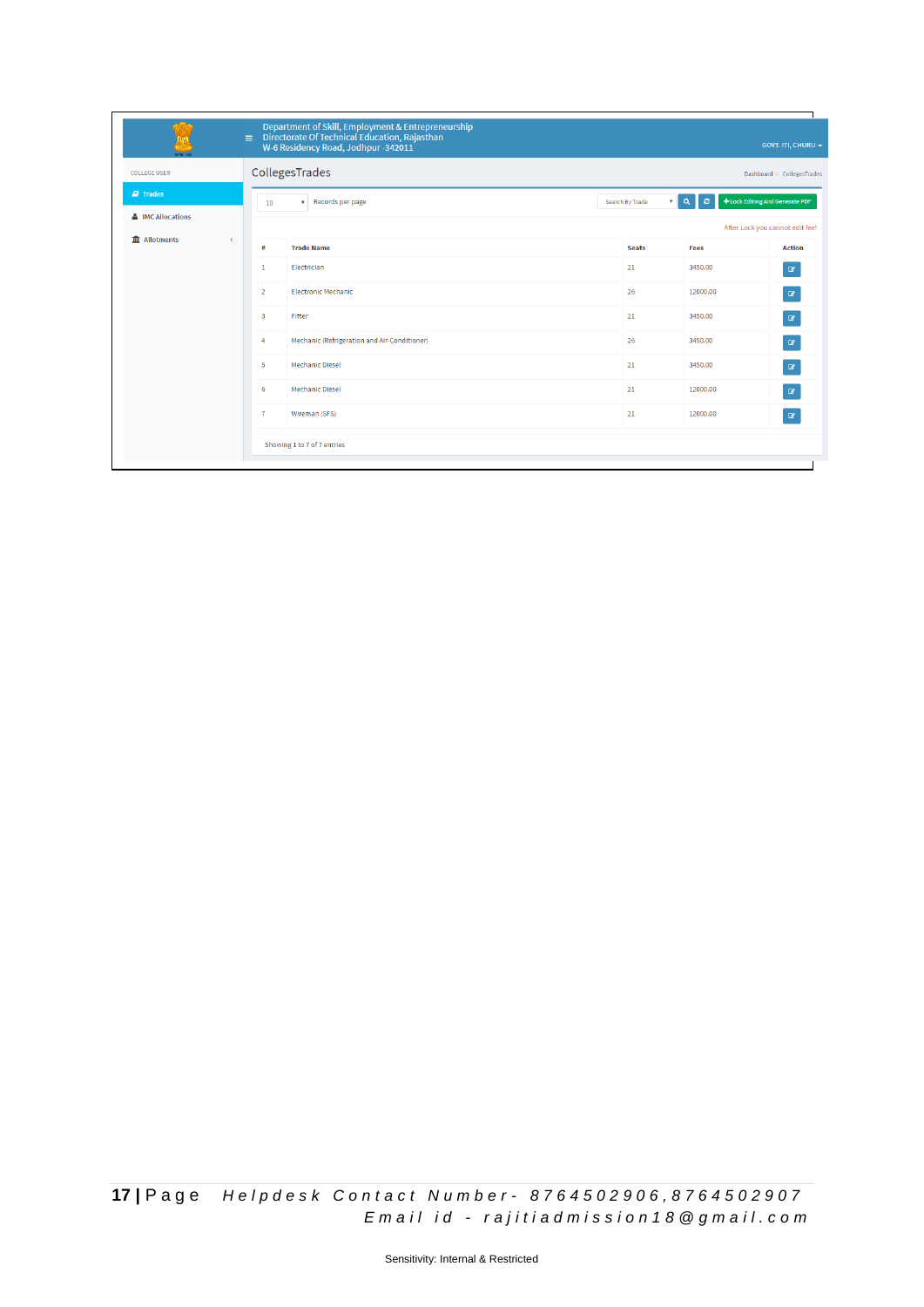## **4 ITI View**

## **4.1 Edit ITIs Trade**

a) ITI User click on Action button to edit the trade fee.

| Department of Skill, Employment & Entrepreneurship<br>Directorate Of Technical Education, Rajasthan<br>$\equiv$<br><b>GOVT. ITI, CHURU +</b><br>W-6 Residency Road, Jodhpur -342011 |                                              |                                              |                                                                                   |          |                               |  |  |  |  |  |  |  |  |
|-------------------------------------------------------------------------------------------------------------------------------------------------------------------------------------|----------------------------------------------|----------------------------------------------|-----------------------------------------------------------------------------------|----------|-------------------------------|--|--|--|--|--|--|--|--|
| <b>COLLEGE USER</b>                                                                                                                                                                 | CollegesTrades<br>Dashboard > CollegesTrades |                                              |                                                                                   |          |                               |  |  |  |  |  |  |  |  |
| $\blacksquare$ Trades                                                                                                                                                               | 10                                           | Records per page<br>$\overline{\mathbf{v}}$  | + Lock Editing And Generate PDF<br>$\circ$<br>$\alpha$<br>$\overline{\mathbf{v}}$ |          |                               |  |  |  |  |  |  |  |  |
| & IMC Allocations                                                                                                                                                                   |                                              | After Lock you cannot edit fee!              |                                                                                   |          |                               |  |  |  |  |  |  |  |  |
| <b>III</b> Allotments<br>$\epsilon$                                                                                                                                                 | #                                            | <b>Trade Name</b>                            | <b>Seats</b>                                                                      | Fees     | <b>Action</b>                 |  |  |  |  |  |  |  |  |
|                                                                                                                                                                                     | $\mathbf{1}$                                 | Electrician                                  | 21                                                                                |          | $\mathbf{z}$                  |  |  |  |  |  |  |  |  |
|                                                                                                                                                                                     | $\overline{2}$                               | Electronic Mechanic (SFS)                    | 26                                                                                | 12000.00 | $\mathbf{z}$                  |  |  |  |  |  |  |  |  |
|                                                                                                                                                                                     | 3                                            | Fitter                                       | 21                                                                                | 3450.00  | $\mathbf{G}$                  |  |  |  |  |  |  |  |  |
|                                                                                                                                                                                     | $\overline{4}$                               | Mechanic (Refrigeration and Air-Conditioner) | 26                                                                                | 3450.00  | $\alpha$                      |  |  |  |  |  |  |  |  |
|                                                                                                                                                                                     | 5                                            | <b>Mechanic Diesel</b>                       | 21                                                                                | 3450.00  | $\pmb{\alpha}$                |  |  |  |  |  |  |  |  |
|                                                                                                                                                                                     | 6                                            | Mechanic Diesel (SFS)                        | 21                                                                                | 12000.00 | $\textcolor{red}{\textbf{z}}$ |  |  |  |  |  |  |  |  |
|                                                                                                                                                                                     | $\mathbf{7}$                                 | Wireman (SFS)                                | 21                                                                                | 12000.00 | $\mathbf G$                   |  |  |  |  |  |  |  |  |
|                                                                                                                                                                                     |                                              | Showing 1 to 7 of 7 entries                  |                                                                                   |          |                               |  |  |  |  |  |  |  |  |

b) The following screen will be displayed when ITI user click on action button. ITI user can only update the trade Fee (Regular/SFS as applicable) and **IMC fees (only for Govt. ITI)** as applicable and click on Submit button.

|                        |                              |                                                                    |                         |  |                                             |             | W-6 Residency Road, Jodhpur -342011 | $\equiv$ Directorate Of Technical Education, Rajasthan | Department of Skill, Employment & Entrepreneurship |             |  |                           |                                                                                                                                                  |   |                         |         |           | GOVT. ITI, CHURU + |
|------------------------|------------------------------|--------------------------------------------------------------------|-------------------------|--|---------------------------------------------|-------------|-------------------------------------|--------------------------------------------------------|----------------------------------------------------|-------------|--|---------------------------|--------------------------------------------------------------------------------------------------------------------------------------------------|---|-------------------------|---------|-----------|--------------------|
| <b>COLLEGE USER</b>    |                              | <b>Edit 128</b><br><b>@</b> Dashboard > CollegesTrades > Edit #128 |                         |  |                                             |             |                                     |                                                        |                                                    |             |  |                           |                                                                                                                                                  |   |                         |         |           |                    |
| <b><i>a</i></b> Trades |                              |                                                                    |                         |  |                                             |             |                                     |                                                        |                                                    |             |  |                           |                                                                                                                                                  |   |                         |         |           |                    |
| & IMC Allocations      |                              | Trade Name: *<br><b>Total Seats:</b>                               |                         |  |                                             |             |                                     |                                                        |                                                    |             |  |                           |                                                                                                                                                  |   |                         |         |           |                    |
| <b>血 Allotments</b>    | $\epsilon$                   |                                                                    | Electrician             |  |                                             |             |                                     |                                                        |                                                    |             |  | $\boldsymbol{\mathrm{v}}$ | 21                                                                                                                                               |   |                         |         |           |                    |
|                        |                              |                                                                    | Trade Mode: *           |  |                                             |             |                                     |                                                        |                                                    |             |  |                           | Fee:*                                                                                                                                            |   |                         |         |           |                    |
|                        |                              |                                                                    | Regular                 |  |                                             |             |                                     |                                                        |                                                    |             |  |                           | 3450.00                                                                                                                                          |   |                         |         |           |                    |
|                        |                              |                                                                    | <b>Trade Scheme:</b> *  |  |                                             |             |                                     |                                                        |                                                    |             |  |                           | IMC Fee: *                                                                                                                                       |   |                         |         |           |                    |
|                        |                              | <b>NCVT</b>                                                        |                         |  |                                             |             |                                     |                                                        |                                                    |             |  |                           | 16000                                                                                                                                            |   |                         |         |           |                    |
|                        |                              |                                                                    | Seats $(21)$            |  |                                             |             |                                     |                                                        |                                                    |             |  |                           |                                                                                                                                                  |   |                         |         |           |                    |
|                        |                              |                                                                    |                         |  |                                             |             |                                     |                                                        |                                                    |             |  |                           | SC SC (F) ST ST (F) TSP TSP (F) SAHARIA SAHARIA (F) OBC OBC (F) DEVNARAYAN DEVNARAYAN (F) GENERAL GENERAL (F) MINORITY MINORITY (F) IMC MINORITY |   |                         |         |           |                    |
|                        |                              | $1 \quad 1$                                                        |                         |  | $0 \quad 1$                                 | $1 \quad 0$ |                                     | $\bullet$                                              | $\bullet$                                          | $2 \quad 1$ |  | $\circ$                   | $\bullet$                                                                                                                                        | 7 | $\overline{\mathbf{3}}$ | $\circ$ | $\bullet$ | $\bullet$          |
|                        |                              | $\left\vert 1\right\rangle$                                        |                         |  |                                             |             |                                     |                                                        |                                                    |             |  |                           |                                                                                                                                                  |   |                         |         |           | ٠                  |
|                        |                              |                                                                    | <b>Horizontal seats</b> |  |                                             |             |                                     |                                                        |                                                    |             |  |                           |                                                                                                                                                  |   |                         |         |           |                    |
|                        |                              |                                                                    | PH                      |  |                                             |             |                                     |                                                        | <b>EX-Serviceman</b>                               |             |  |                           | <b>Widow/Divorcee</b>                                                                                                                            |   |                         |         |           |                    |
|                        | $\mathbf{1}$<br>$\mathbf{1}$ |                                                                    |                         |  |                                             |             |                                     | $\mathbf{3}$                                           |                                                    |             |  |                           |                                                                                                                                                  |   |                         |         |           |                    |
|                        |                              | Submit                                                             |                         |  |                                             |             |                                     |                                                        |                                                    |             |  |                           |                                                                                                                                                  |   |                         |         |           | Cancel             |
|                        |                              |                                                                    |                         |  | Copyright © 2017-2018. All rights reserved. |             |                                     |                                                        |                                                    |             |  |                           |                                                                                                                                                  |   |                         |         |           |                    |

c) After making Changes in the all applicable trade fee, ITI user can click on "Lock Editing and Generate PDF" button to finally submit the trade fees to DTE-Training.

**18 |** P a g e *H e l p d e s k C o n t a c t N u m b e r - 8 7 6 4 5 0 2 9 0 6 , 8 7 6 4 5 0 2 9 0 7 E m a i l i d - r a j i t i a d m i s s i o n 1 8 @ g m a i l . c o m*